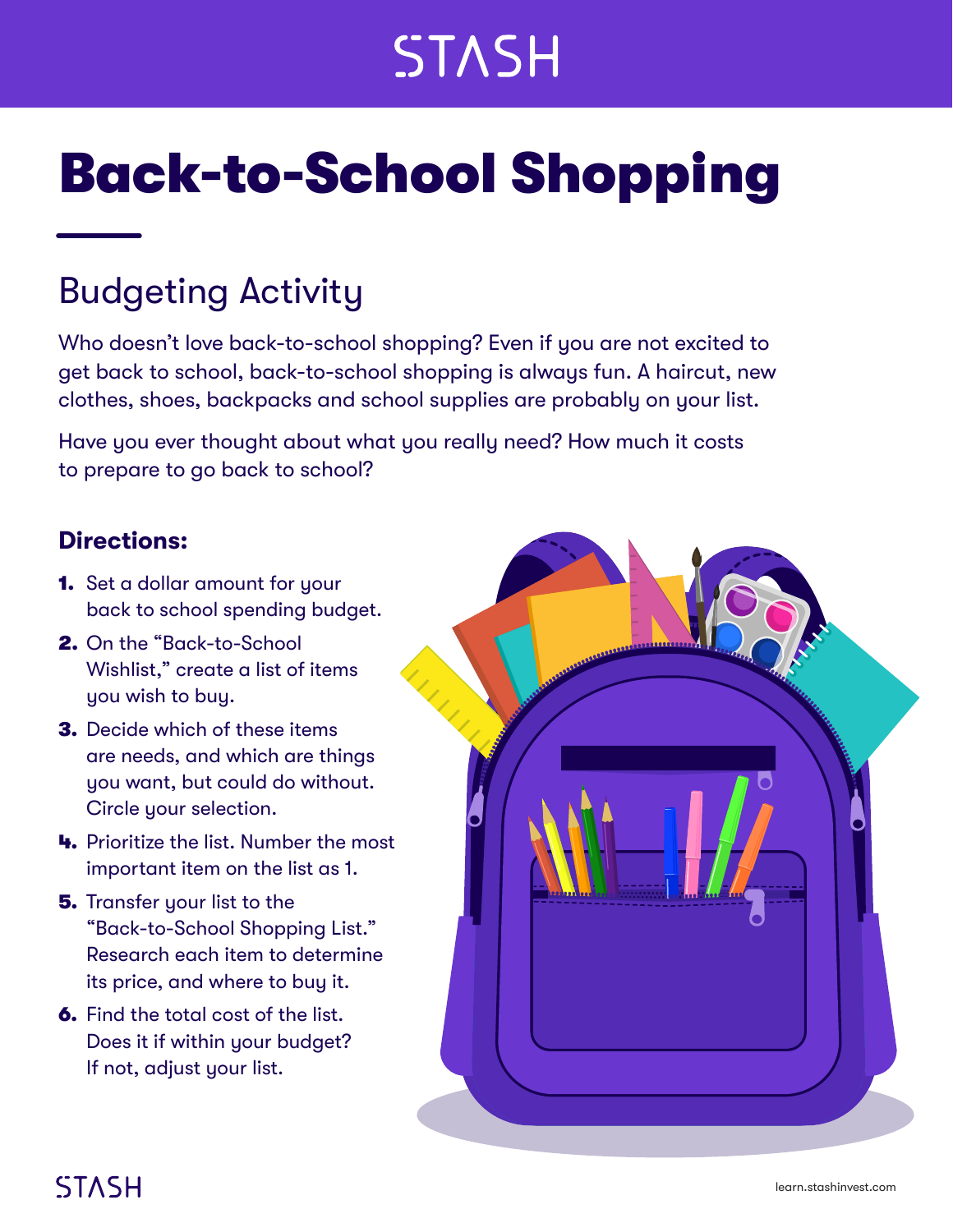#### **Back-to-School Wishlist**

Create your wishlist. Circle which items you **need** and which items you **want**. Then, prioritize the list. Number the most important item as 1.

| <b>Circle one:</b>             | <b>Back to school item</b>                                                                                                                                                                                                     | <b>Priority number</b> |
|--------------------------------|--------------------------------------------------------------------------------------------------------------------------------------------------------------------------------------------------------------------------------|------------------------|
| (NEED) or WANT Spiral notebook | <u> 1980 - Johann Barbara, martin d</u>                                                                                                                                                                                        | 1.                     |
|                                |                                                                                                                                                                                                                                |                        |
|                                |                                                                                                                                                                                                                                |                        |
|                                |                                                                                                                                                                                                                                |                        |
|                                | NEED or WANT The Contract of the Manual Contract of the Manual Contract of the Manual Contract of the Manual Contract of the Manual Contract of the Manual Contract of the Manual Contract of the Manual Contract of the Manua |                        |
|                                |                                                                                                                                                                                                                                |                        |
|                                |                                                                                                                                                                                                                                |                        |
| <b>NEED or WANT</b>            |                                                                                                                                                                                                                                |                        |
| NEED or WANT                   |                                                                                                                                                                                                                                |                        |
|                                |                                                                                                                                                                                                                                |                        |
| <b>NEED or WANT</b>            | <u> 1980 - Johann Stein, mars an deutscher Stein und der Stein und der Stein und der Stein und der Stein und der</u>                                                                                                           |                        |